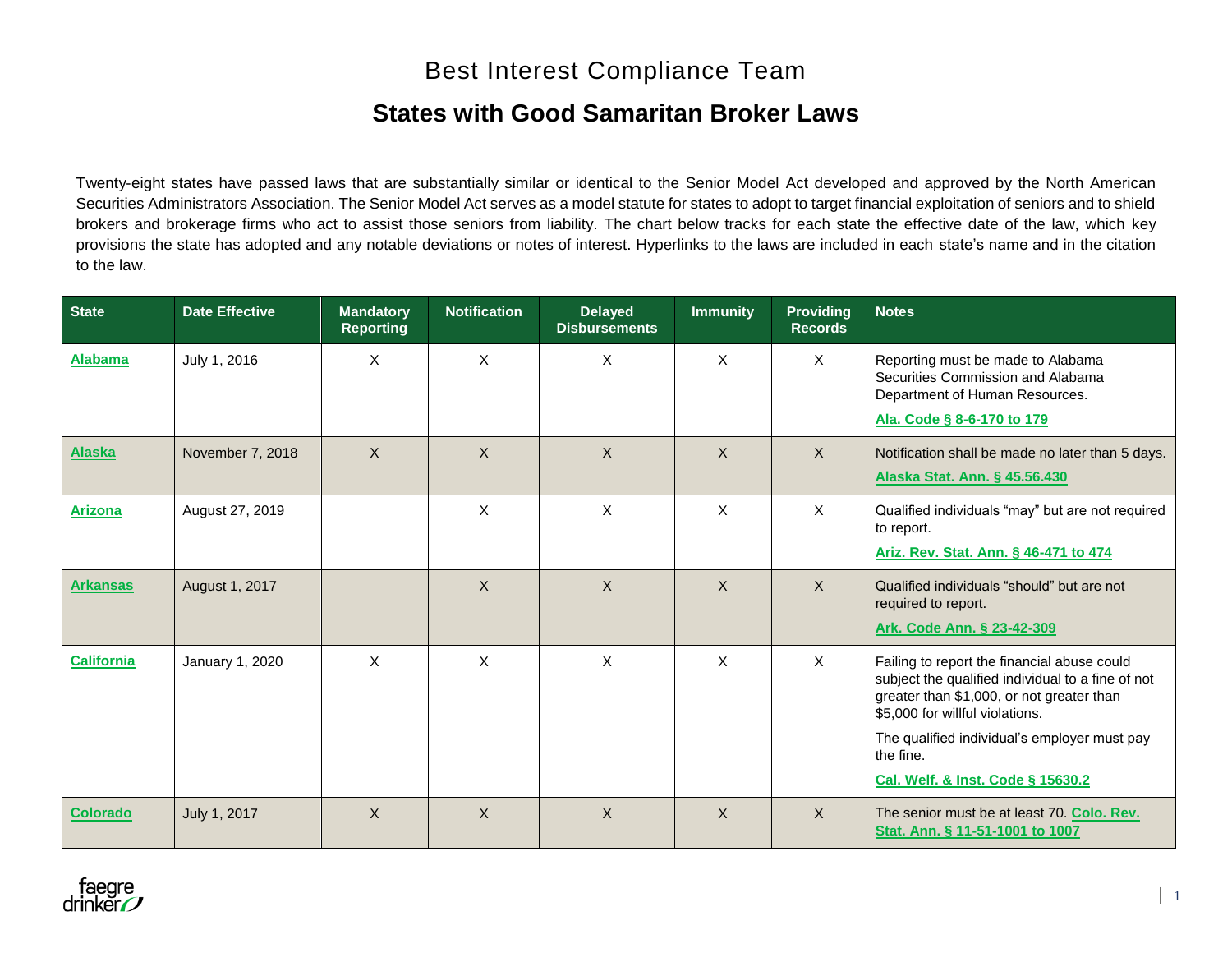| <b>State</b>                   | <b>Date Effective</b>                                                      | <b>Mandatory</b><br><b>Reporting</b> | <b>Notification</b> | <b>Delayed</b><br><b>Disbursements</b> | <b>Immunity</b> | <b>Providing</b><br><b>Records</b> | <b>Notes</b>                                                                                                                                                                                             |  |
|--------------------------------|----------------------------------------------------------------------------|--------------------------------------|---------------------|----------------------------------------|-----------------|------------------------------------|----------------------------------------------------------------------------------------------------------------------------------------------------------------------------------------------------------|--|
| <b>Delaware</b>                | November 30, 2018                                                          | X                                    | $\mathsf X$         | X                                      | $\mathsf X$     | $\mathsf X$                        | Notification shall be made no later than 5<br>days. Del. Code Ann. tit. 6, § 73-103; § 73-<br>307                                                                                                        |  |
| <b>Florida</b>                 | Awaiting Governor's<br>Signature-passed<br>both chambers<br>March 12, 2020 | X                                    | $\mathsf{X}$        | $\mathsf{X}$                           | $\mathsf{X}$    | $\mathsf{X}$                       | Upon placing a hold on a distribution, the<br>qualified individual must file a form with certain<br>enumerated questions.                                                                                |  |
| <b>Indiana</b>                 | April 24, 2017                                                             | X                                    | $\mathsf X$         | $\mathsf X$                            | $\mathsf X$     | $\mathsf{X}$                       | Ind. Code Ann. § 23-19-4.1-1 to -11                                                                                                                                                                      |  |
| <b>Kentucky</b>                | April 10, 2018                                                             | X                                    | $\times$            | $\times$                               | $\times$        | $\times$                           | Ky. Rev. Stat. Ann. § 365.245                                                                                                                                                                            |  |
| Louisiana                      | January 1, 2017                                                            |                                      | $\mathsf X$         | $\mathsf X$                            | $\mathsf X$     | $\mathsf{X}$                       | Qualified individuals "may" but are not required<br>to report. La. Stat. Ann. § 51:731 to 738                                                                                                            |  |
| <b>Maine</b>                   | April 2, 2019                                                              | X                                    | $\mathsf X$         | $\mathsf{X}$                           | $\mathsf X$     | $\mathsf{X}$                       | Reporting must be made to Department of<br>Professional and Financial Regulation, Office<br>of Securities and the Department of Health<br>and Human Services<br>Me. Rev. Stat. tit. 32, § 16801 to 16808 |  |
| <b>Minnesota</b>               | August 1, 2018                                                             |                                      | $\sf X$             | $\mathsf{X}$                           | $\mathsf{X}$    | $\mathsf{X}$                       | Qualified individuals "may" but are not required<br>to report.<br>Minn. Stat. Ann. § 45A.01 to A.07                                                                                                      |  |
| <b>Mississippi</b>             | July 1, 2017                                                               | $\mathsf{X}$                         | $\mathsf{X}$        | $\mathsf{X}$                           | $\mathsf{X}$    | $\mathsf{X}$                       | Miss. Code. Ann. § 75-71-413                                                                                                                                                                             |  |
| <b>Missouri</b>                | August 28, 2015<br>(passed prior to<br>Senior Model Act)                   |                                      | $\mathsf X$         | $\mathsf X$                            | $\mathsf X$     | $\times$                           | Does not apply to investment advisors.<br>Qualified individuals "may" but are not required<br>to report.<br>Applies to individuals over sixty. Mo. Ann.<br>Stat. § 409.600 to 630                        |  |
| <b>Montana</b>                 | March 22, 2017                                                             |                                      | $\mathsf{X}$        | $\overline{X}$                         | $\mathsf{X}$    | $\mathsf{X}$                       | Qualified individuals "may" but are not required<br>to report.<br>Mont. Code Ann. § 30-10-103; § 30-10-1003                                                                                              |  |
| <b>New</b><br><b>Hampshire</b> | September 8, 2019                                                          |                                      | $\mathsf{X}$        | $\mathsf{X}$                           | $\mathsf{X}$    | $\mathsf{X}$                       | Qualified individuals "may" but are not required<br>to report.<br>Reporting must be made to the secretary of<br>state. N.H. Rev. Stat. Ann. § 421-B:5-507-A                                              |  |

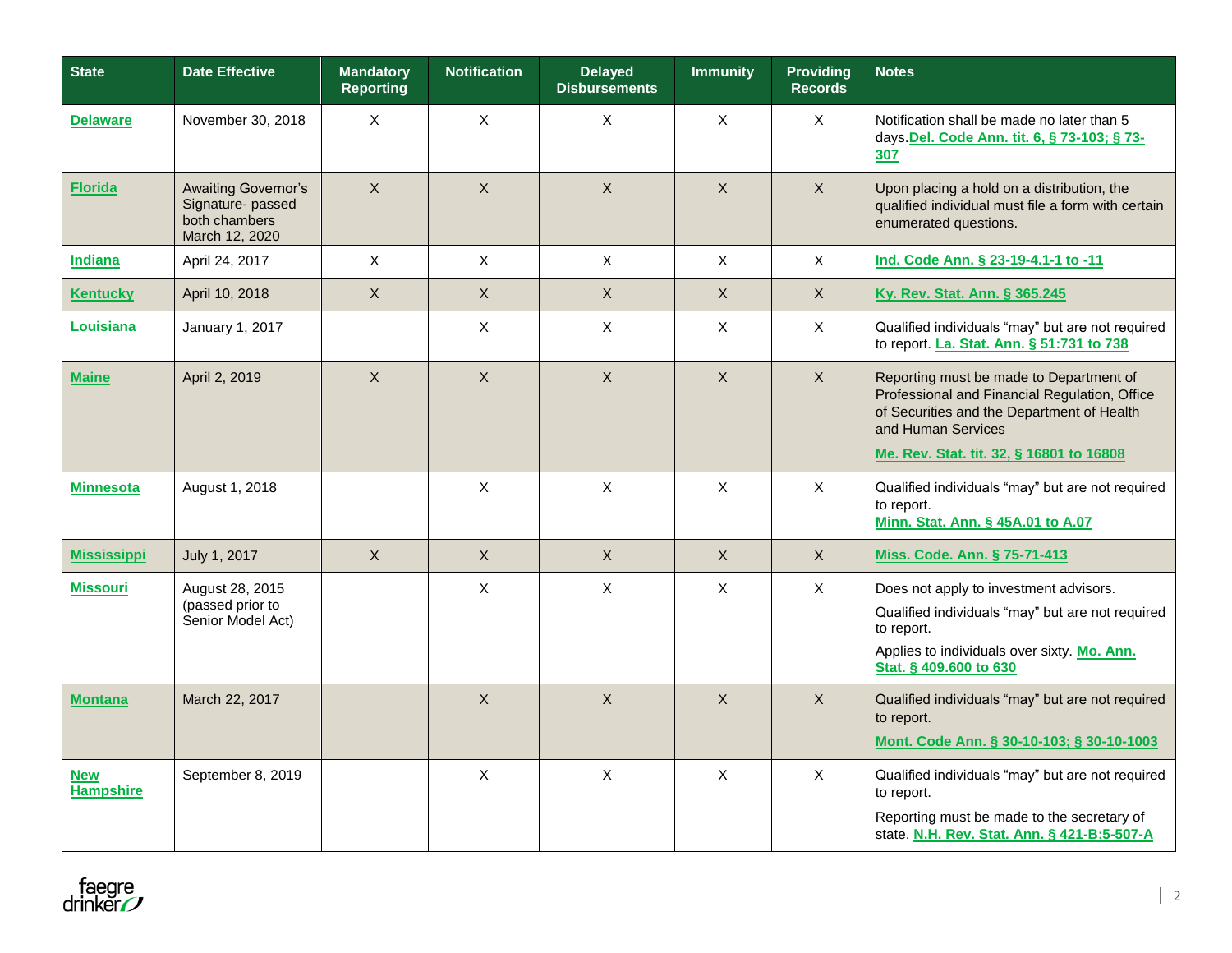| <b>State</b>         | <b>Date Effective</b> | <b>Mandatory</b><br><b>Reporting</b> | <b>Notification</b> | <b>Delayed</b><br><b>Disbursements</b> | <b>Immunity</b>           | <b>Providing</b><br><b>Records</b> | <b>Notes</b>                                                                                                                                                                                                                                                                                                              |  |
|----------------------|-----------------------|--------------------------------------|---------------------|----------------------------------------|---------------------------|------------------------------------|---------------------------------------------------------------------------------------------------------------------------------------------------------------------------------------------------------------------------------------------------------------------------------------------------------------------------|--|
| <b>New Jersey</b>    | April 13, 2020        | $\mathsf X$                          | $\mathsf X$         | $\mathsf{X}$                           | $\mathsf X$               | $\mathsf{X}$                       | N.J. Stat. Ann. § 49:3-84 to -89                                                                                                                                                                                                                                                                                          |  |
| <b>New Mexico</b>    | July 1, 2017          | $\mathsf{X}$                         | $\mathsf{X}$        | X                                      | X                         | $\mathsf{X}$                       | N.M. Stat. Ann. § 58-13D-1 to D-8                                                                                                                                                                                                                                                                                         |  |
| <b>North Dakota</b>  | April 7, 2017         | $\mathsf{X}$                         | $\mathsf{X}$        | $\mathsf{X}$                           | $\mathsf{X}$              | $\mathsf{X}$                       | N.D. Cent. Code Ann. § 10-04-08.5                                                                                                                                                                                                                                                                                         |  |
| <b>Rhode Island</b>  | July 15, 2019         | $\mathsf{X}$                         | X                   | X                                      | X                         | $\mathsf{X}$                       | Applies to individuals over sixty.<br>R.I. Gen. Laws Ann. § 7-11.2-1-6                                                                                                                                                                                                                                                    |  |
| <b>Oregon</b>        | June 19, 2017         | $\mathsf{X}$                         | $\mathsf{X}$        | $\sf X$                                | $\mathsf{X}$              | $\mathsf{X}$                       | Each failure to report shall subject the qualified<br>individual to a \$1,000 fine.<br>Notification must be made to the Department<br>of Consumer and Business Services.<br>Or. Rev. Stat. Ann. § 59.480 to 59. 505                                                                                                       |  |
| <b>Tennessee</b>     | May 23, 2017          |                                      | X                   | X                                      | X                         | $\sf X$                            | Qualified individuals "may" but are not required<br>to report.<br>Tenn. Code Ann. § 48-1-127                                                                                                                                                                                                                              |  |
| <b>Texas</b>         | September 1, 2019     | $\mathsf{X}$                         | $\mathsf{X}$        | $\sf X$                                | $\boldsymbol{\mathsf{X}}$ | $\mathsf{X}$                       | This applies to employees of financial<br>institutions, and requires them to first report<br>the suspected abuse to the financial institution.<br>After a further review, it is the financial<br>institution's responsibility to determine whether<br>to further report it.<br>Tex. Fin. Code Ann. § 281.001 to § 281.006 |  |
| <b>Utah</b>          | May 8, 2018           | $\mathsf{X}$                         | $\mathsf X$         | $\mathsf{X}$                           | X                         | $\mathsf{X}$                       | Utah Code Ann. § 61-1-201 to 206                                                                                                                                                                                                                                                                                          |  |
| <b>Vermont</b>       | May 12, 2017          | $\mathsf{X}$                         | $\sf X$             | $\sf X$                                | X                         | $\mathsf{X}$                       | Immunity only extends to actions taken by the<br>Department of Financial Regulation.<br>4-4 Vt. Code R. § 8                                                                                                                                                                                                               |  |
| Virginia             | July 1, 2019          | $\mathsf{X}$                         | $\times$            | $\mathsf{X}$                           | $\sf X$                   | $\sf X$                            | There is a \$500 penalty for a first time failure<br>to report and up to \$1,000 fine for a second<br>failure. Va. Code Ann. § 63.2-1606                                                                                                                                                                                  |  |
| <b>West Virginia</b> | June 7, 2020          | $\mathsf{X}$                         | $\sf X$             | $\overline{X}$                         | $\boldsymbol{X}$          | $\mathsf{X}$                       | W. Va. Code Ann. § 32-2-601 to 610                                                                                                                                                                                                                                                                                        |  |